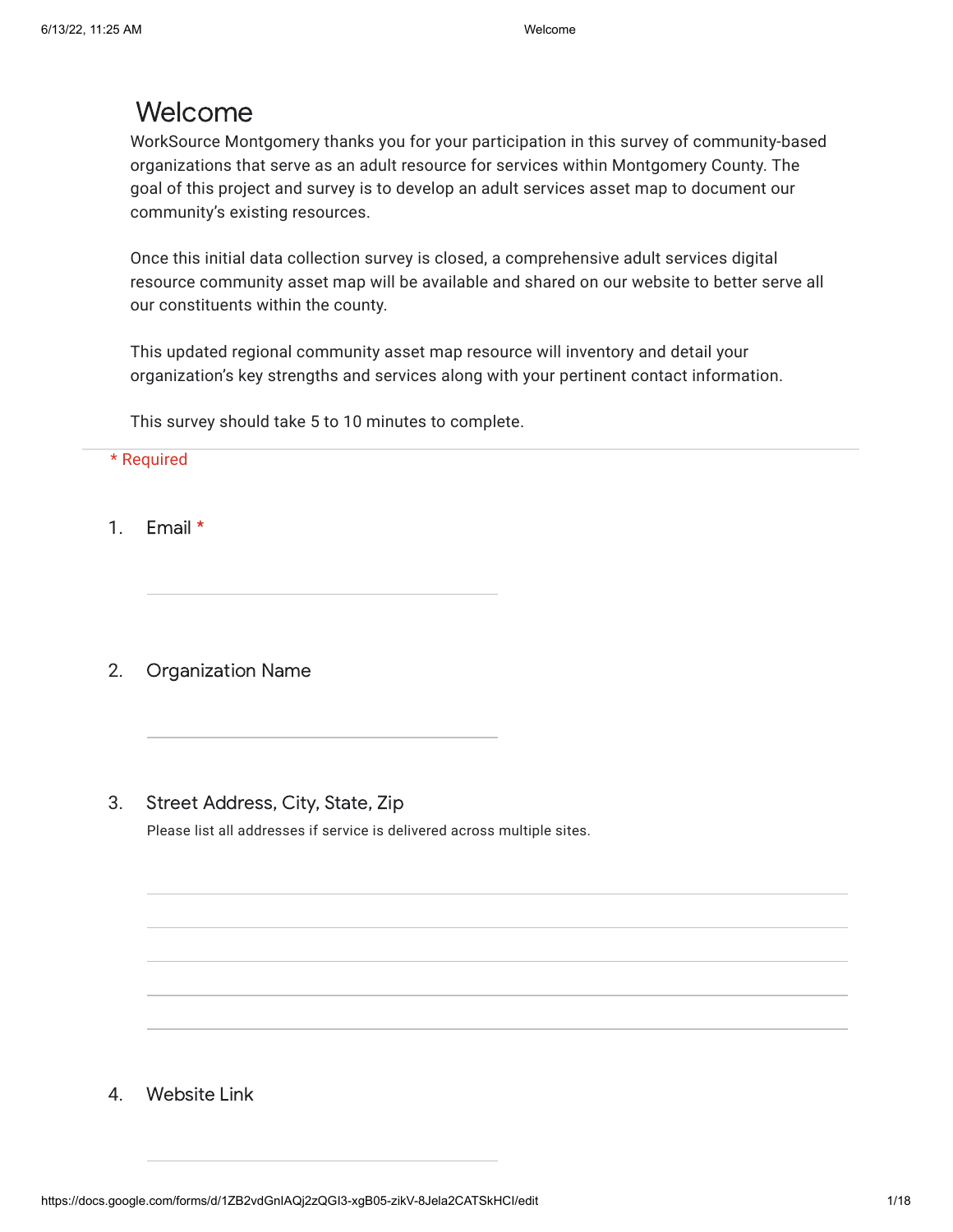| 5. | <b>Social Media Links</b>                                       |
|----|-----------------------------------------------------------------|
|    |                                                                 |
|    |                                                                 |
|    |                                                                 |
|    |                                                                 |
|    |                                                                 |
|    |                                                                 |
| 6. |                                                                 |
|    | Hours of Operation<br>Ex: Mon-Fri 9 to 5, Sat 9-12, Sun Closed. |
|    |                                                                 |
|    |                                                                 |
|    |                                                                 |
|    |                                                                 |
|    |                                                                 |
|    |                                                                 |
|    |                                                                 |
| 7. | How are you offering services?                                  |
|    | Mark only one oval.                                             |
|    |                                                                 |
|    | In-person                                                       |
|    | Virtual                                                         |
|    | Hybrid                                                          |
|    |                                                                 |
|    |                                                                 |
| 8. | <b>Contact Phone Number</b>                                     |
|    | This should be a contact to reach services.                     |
|    |                                                                 |
|    |                                                                 |

## 9. Contact Email

This should be a contact to reach services.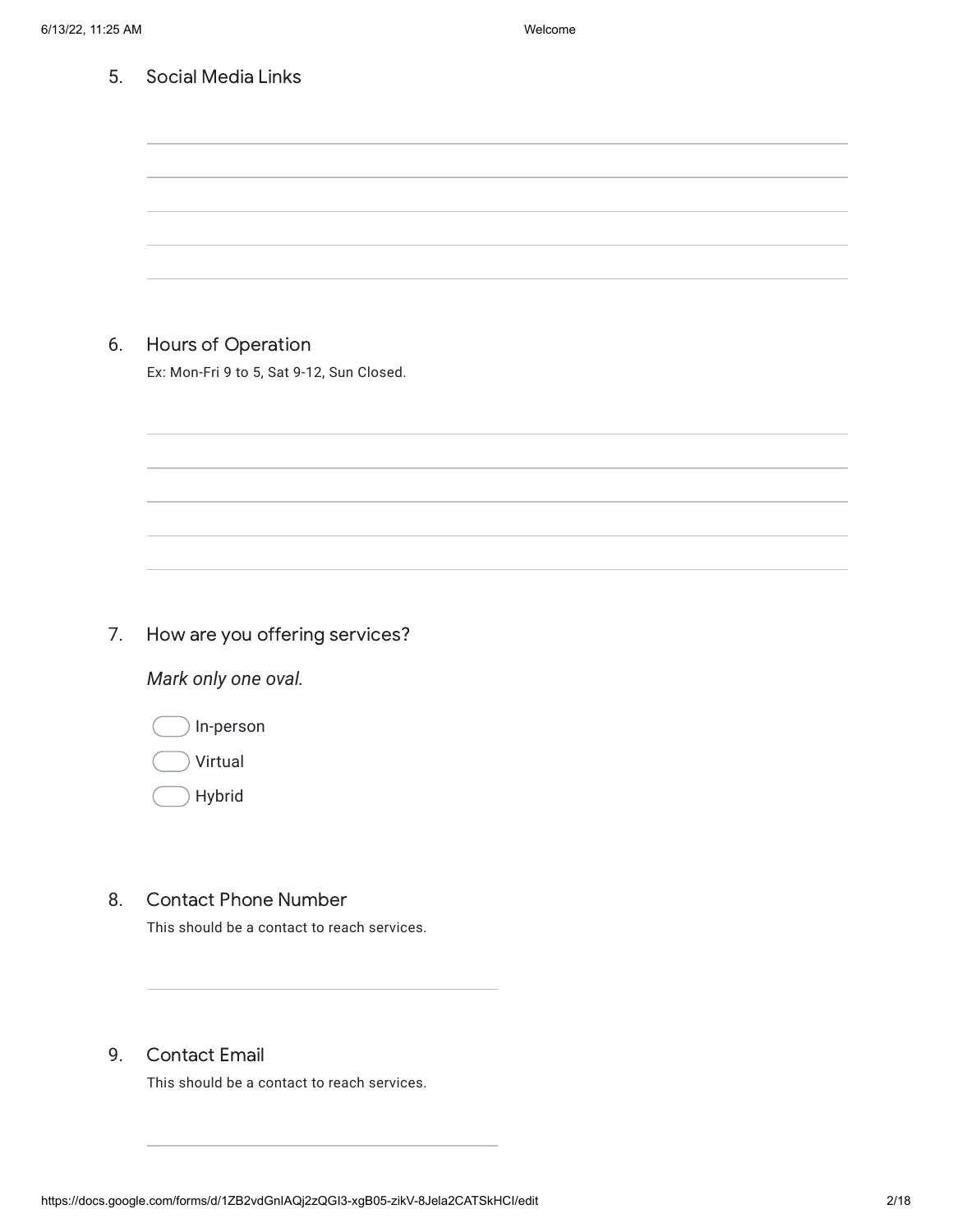Adult Programs

10. How many programs do you offer to adults? \*

*Mark only one oval.*

- 1 *Skip to question 11*
- 2 *Skip to question 14*
- 3 *Skip to question 20*
- 4 *Skip to question 29*
- 5 or more *Skip to question 41*

### Program Details

11. What is the name of the program?

#### 12. Provide a short blurb describing the program.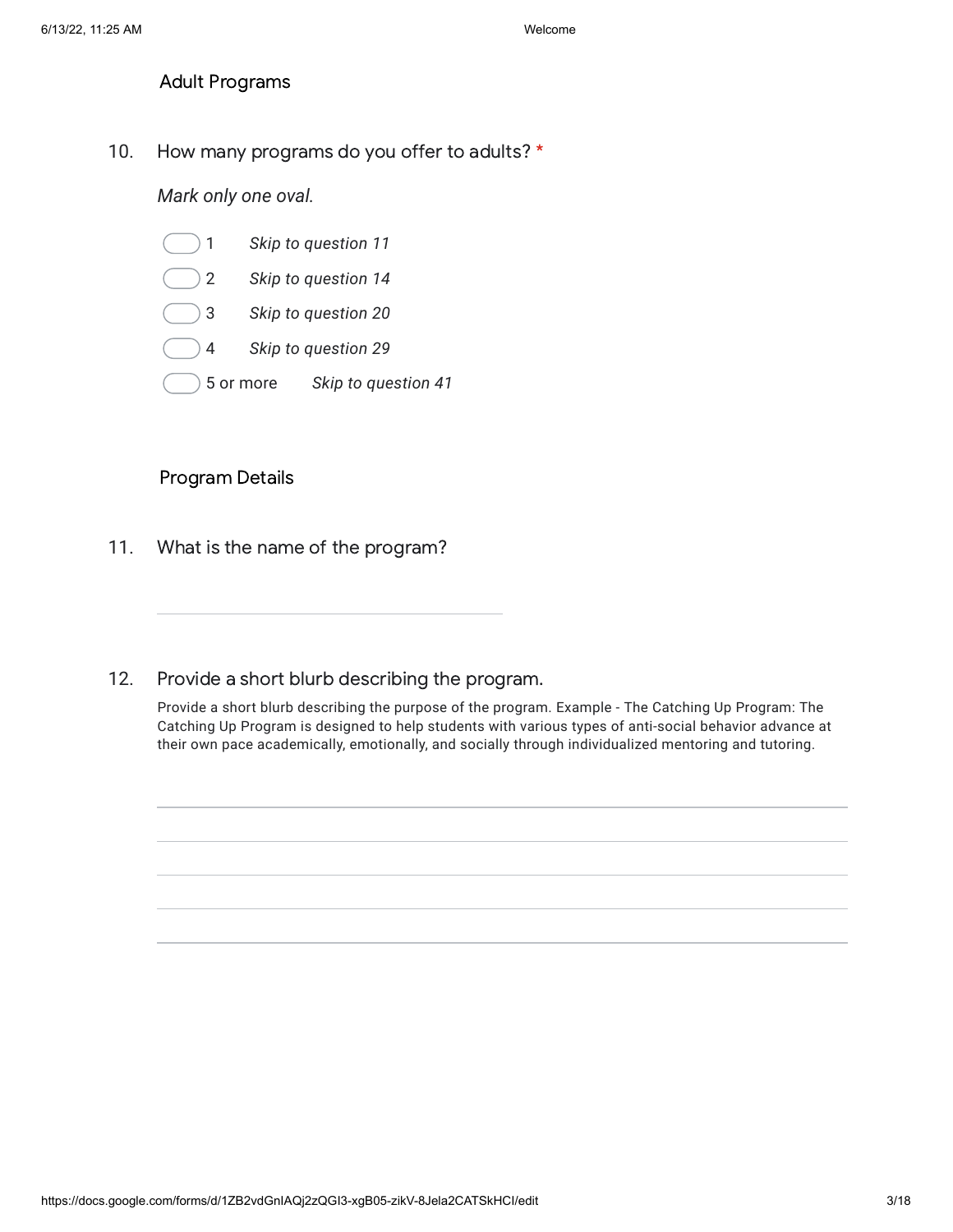*Skip to question 56*

Program Details

Program 1

14. What is the name of the program?

15. Provide a short blurb describing the program.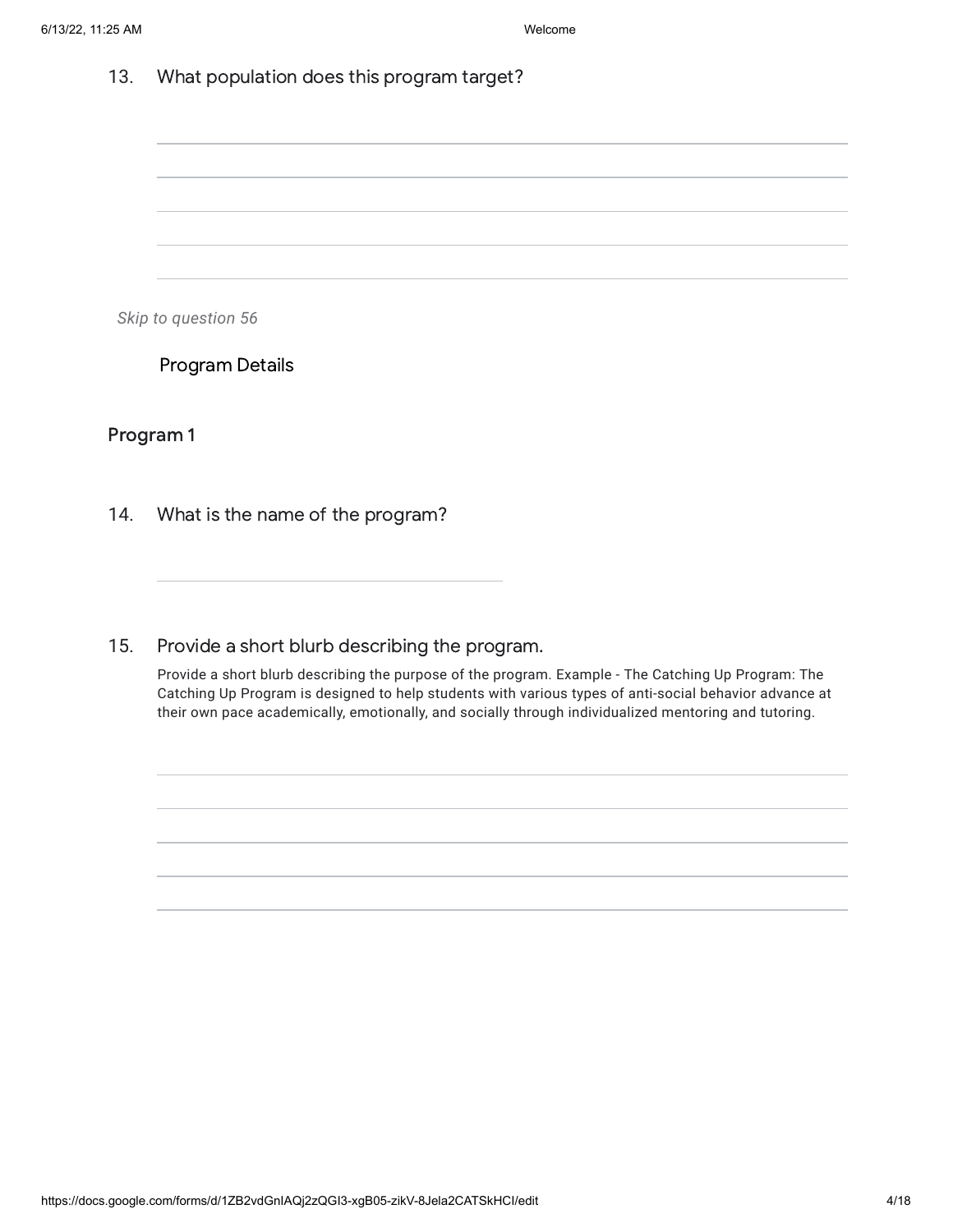Program 2

- 17. What is the name of the program?
- 18. Provide a short blurb describing the program.

19. What population does this program target?

*Skip to question 56*

Program Details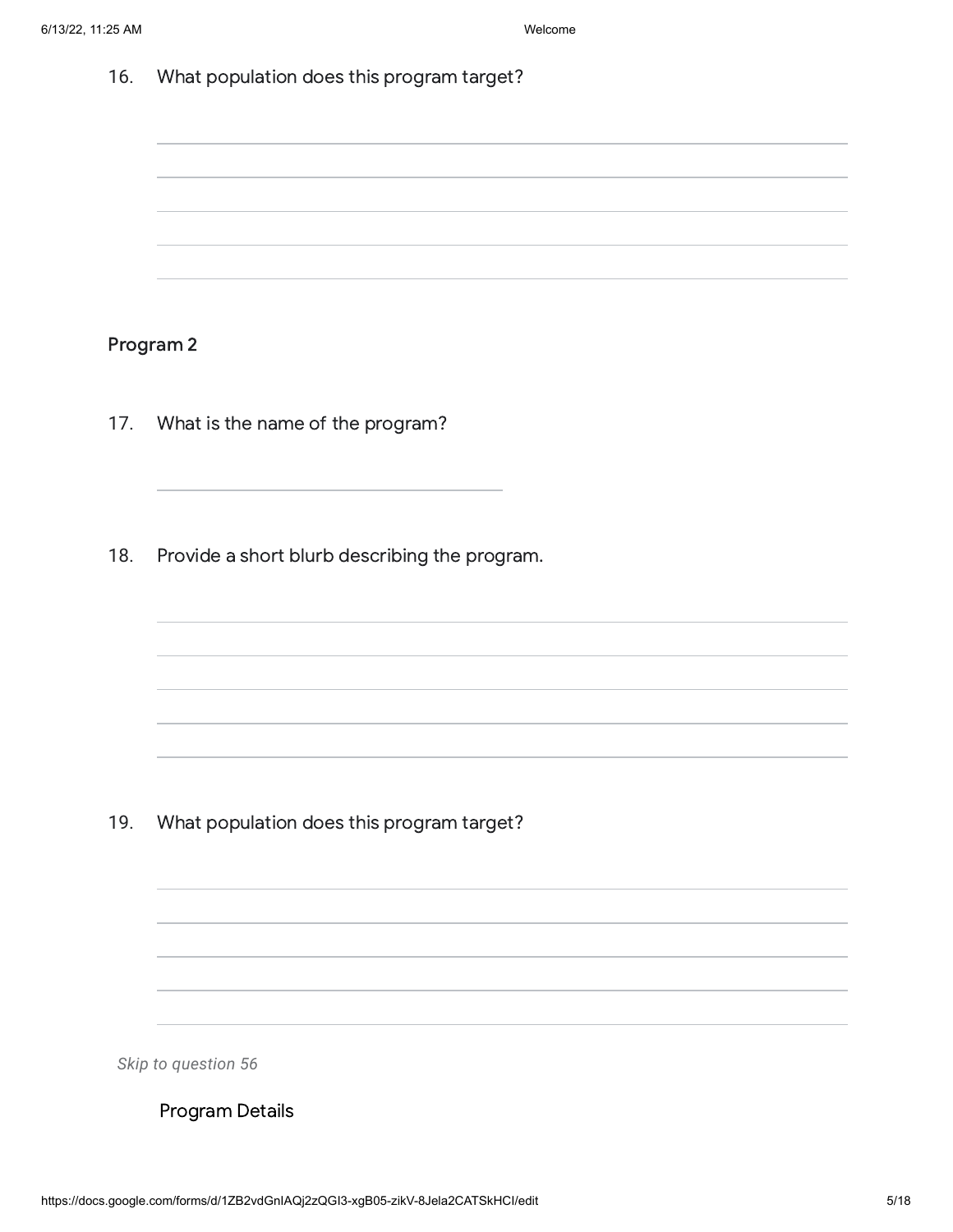### Program 1

- 20. What is the name of the program?
- 21. Provide a short blurb describing the program.

Provide a short blurb describing the purpose of the program. Example - The Catching Up Program: The Catching Up Program is designed to help students with various types of anti-social behavior advance at their own pace academically, emotionally, and socially through individualized mentoring and tutoring.

22. What population does this program target?

### Program 2

23. What is the name of the program?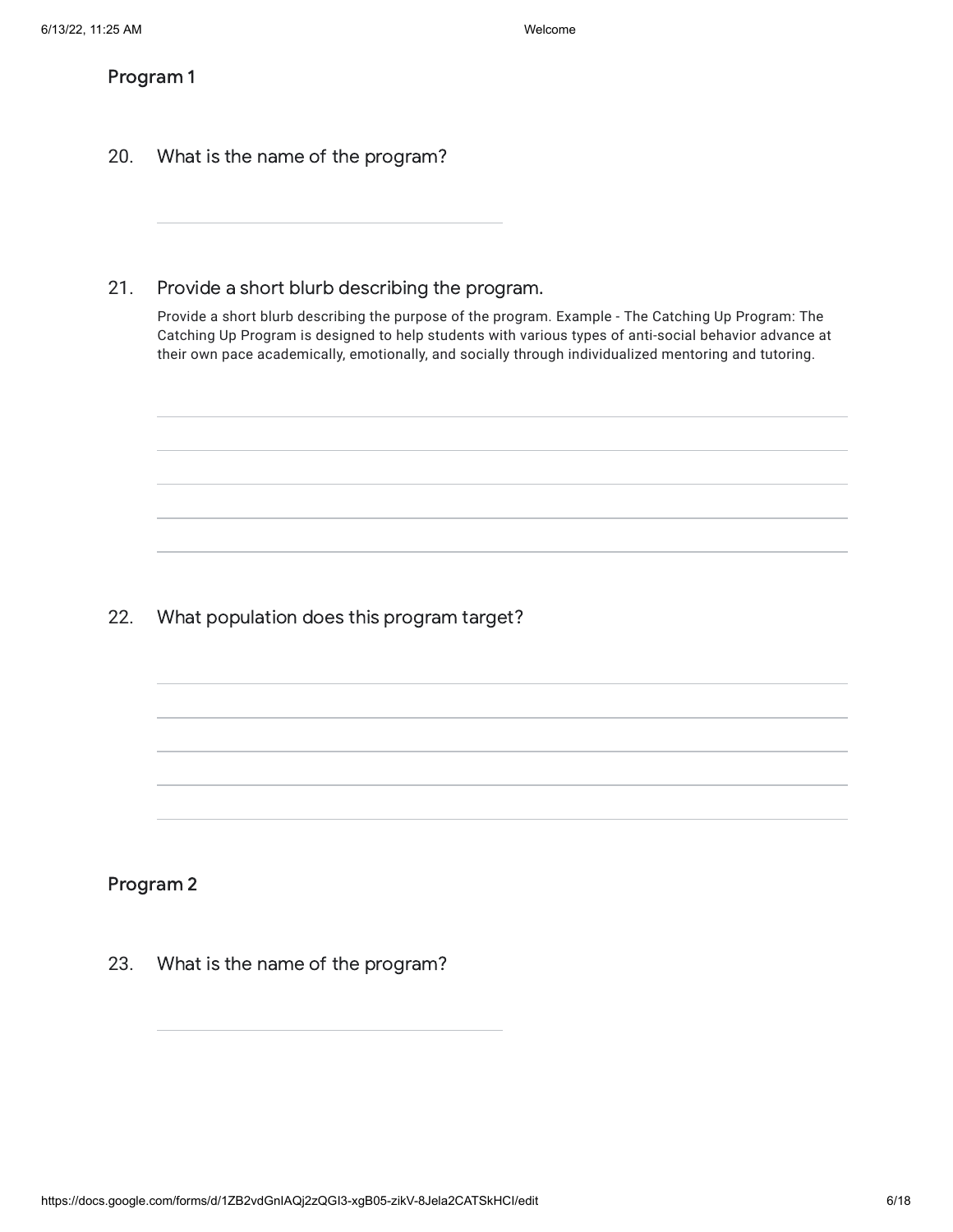| 24. | Provide a short blurb describing the program. |
|-----|-----------------------------------------------|
|     |                                               |
|     |                                               |
| 25. | What population does this program target?     |
|     |                                               |
|     |                                               |
|     | Program 3                                     |
| 26. | What is the name of the program?              |
| 27. | Provide a short blurb describing the program. |
|     |                                               |

https://docs.google.com/forms/d/1ZB2vdGnIAQj2zQGI3-xgB05-zikV-8Jela2CATSkHCl/edit 7/18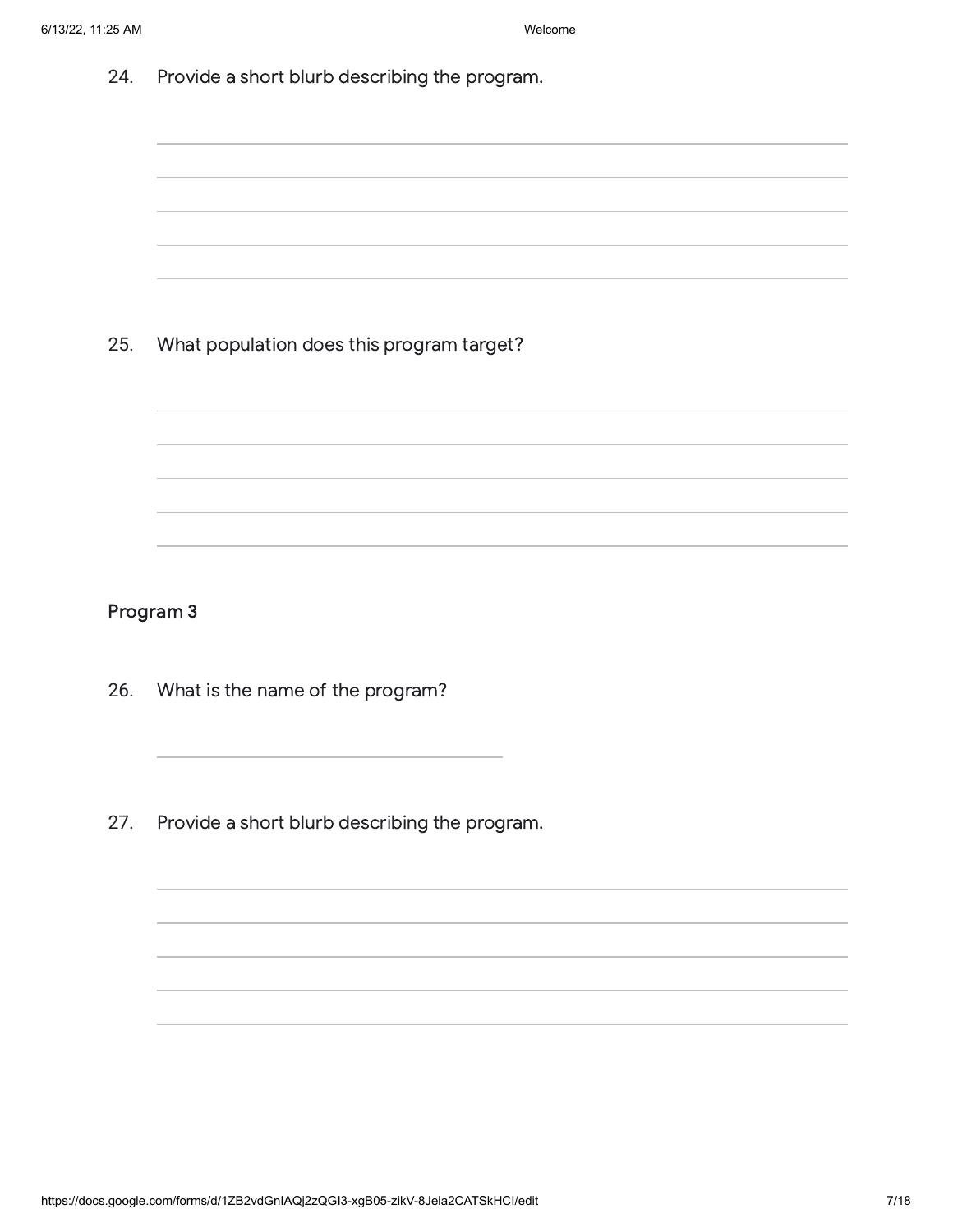*Skip to question 56*

Program Details

Program 1

29. What is the name of the program?

30. Provide a short blurb describing the program.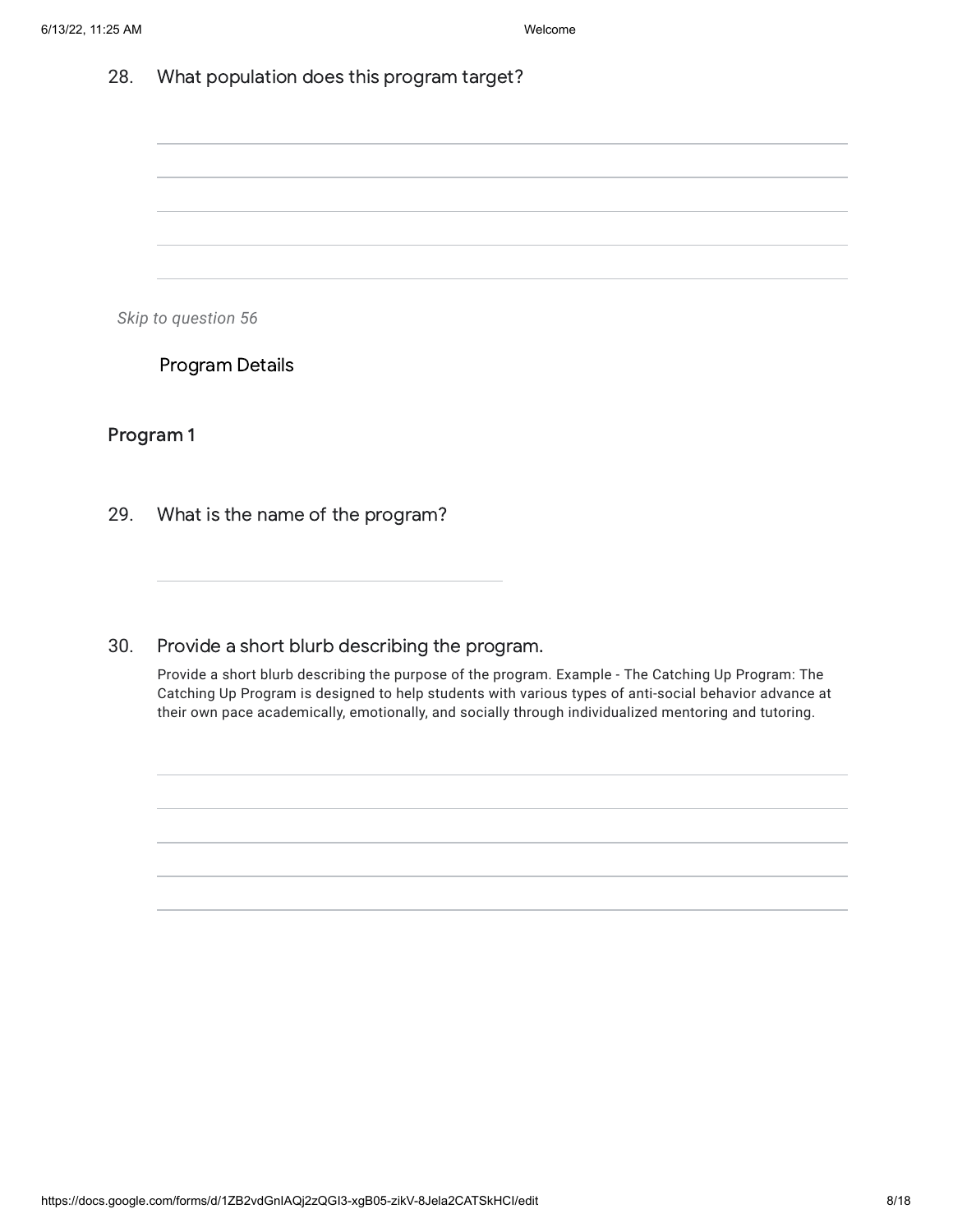Program 2

- 32. What is the name of the program?
- 33. Provide a short blurb describing the program.

34. What population does this program target?

Program 3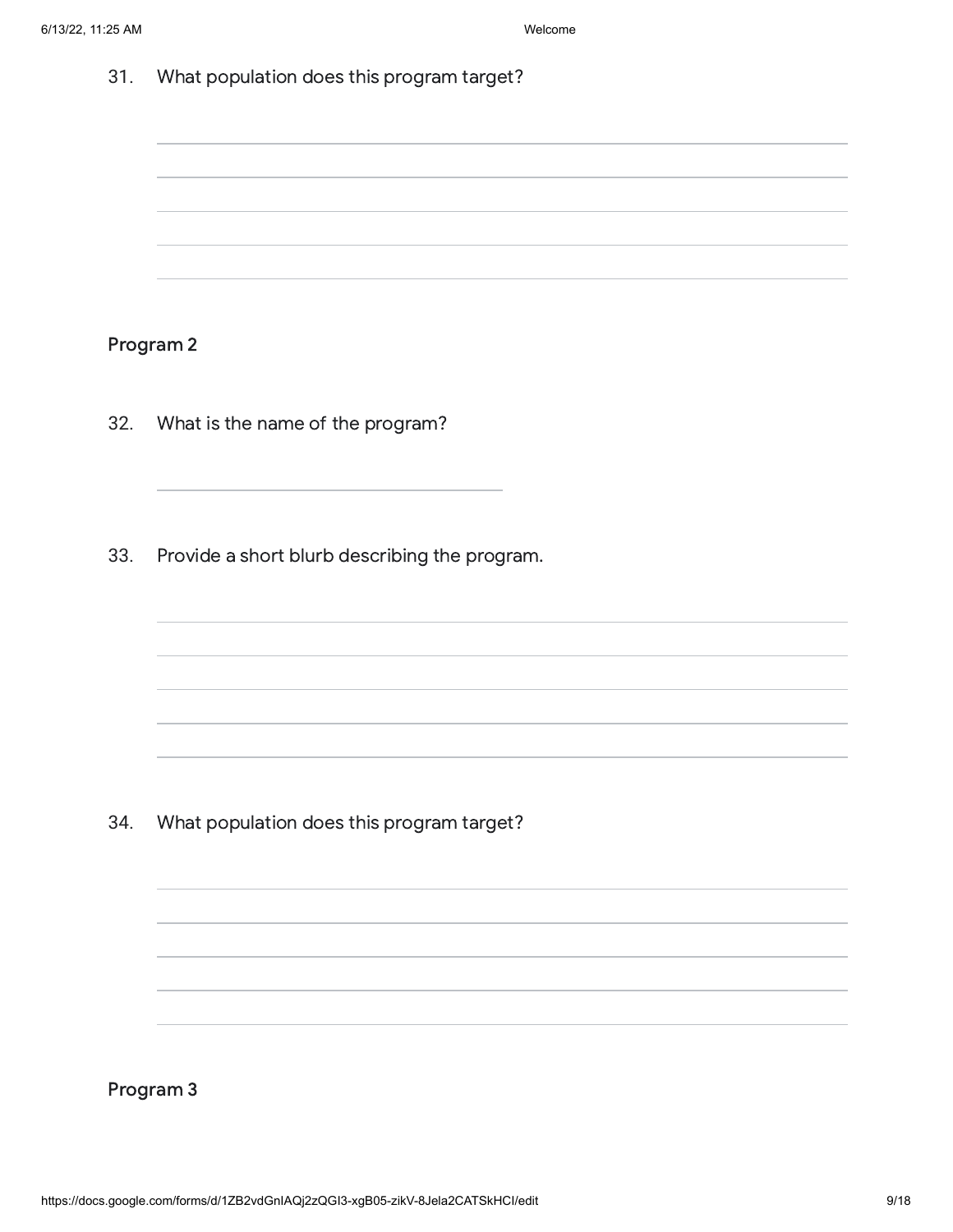| 35. | What is the name of the program?              |
|-----|-----------------------------------------------|
| 36. | Provide a short blurb describing the program. |
|     |                                               |
| 37. | What population does this program target?     |
|     |                                               |
|     |                                               |
|     | Program 4                                     |
| 38. | What is the name of the program?              |
| 39. | Provide a short blurb describing the program. |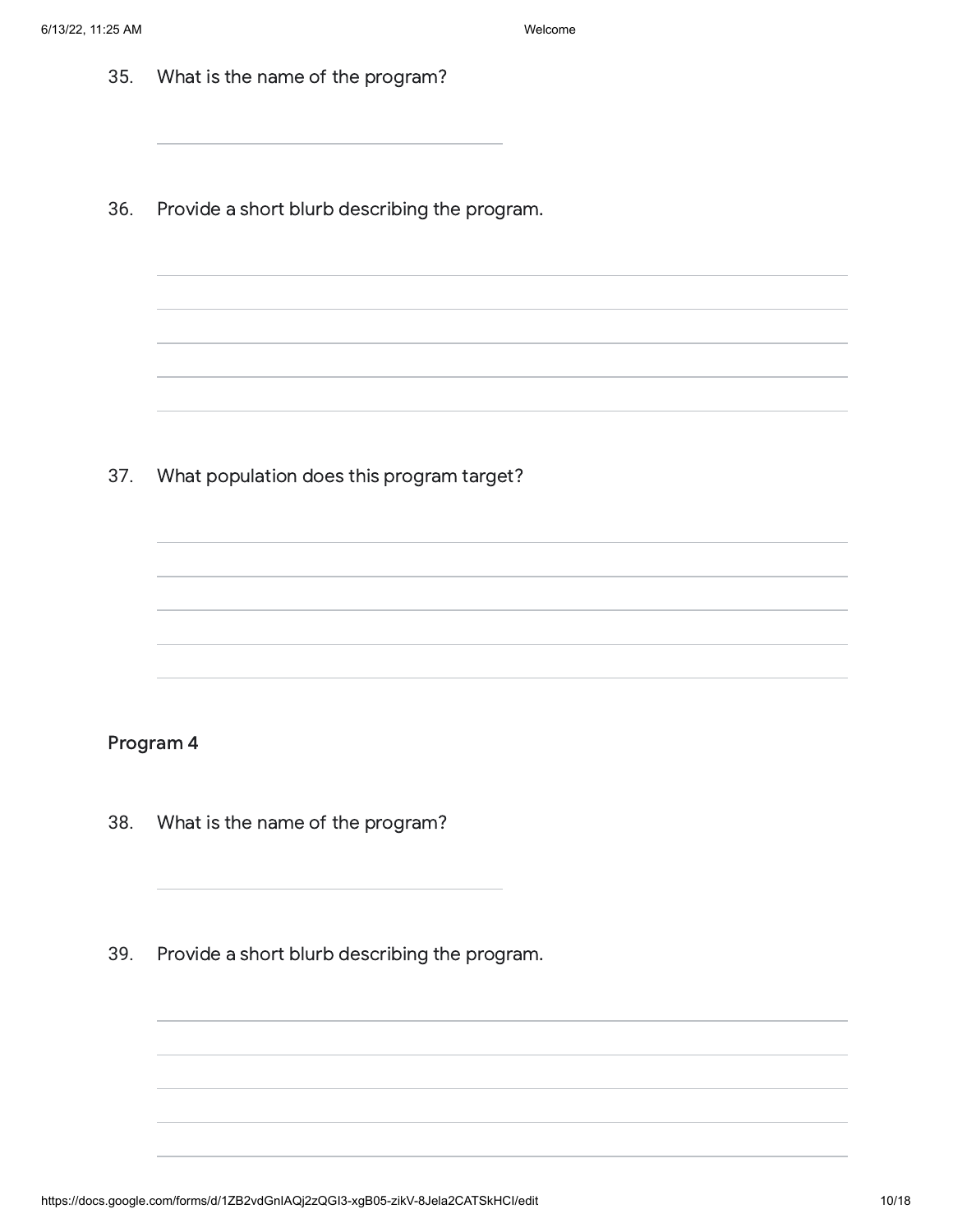*Skip to question 56*

Program Details

Program 1

41. What is the name of the program?

42. Provide a short blurb describing the program.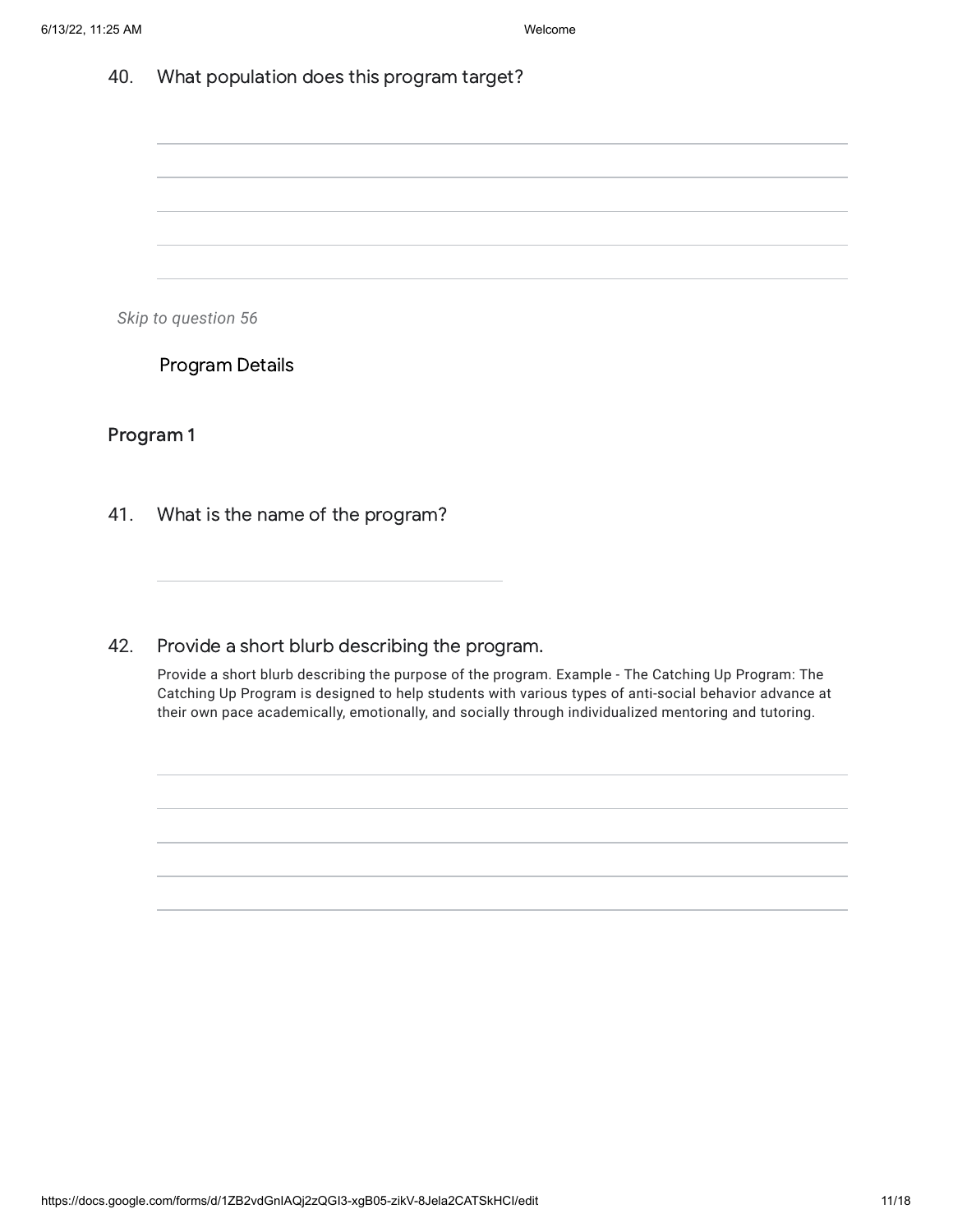Program 2

- 44. What is the name of the program?
- 45. Provide a short blurb describing the program.

46. What population does this program target?

Program 3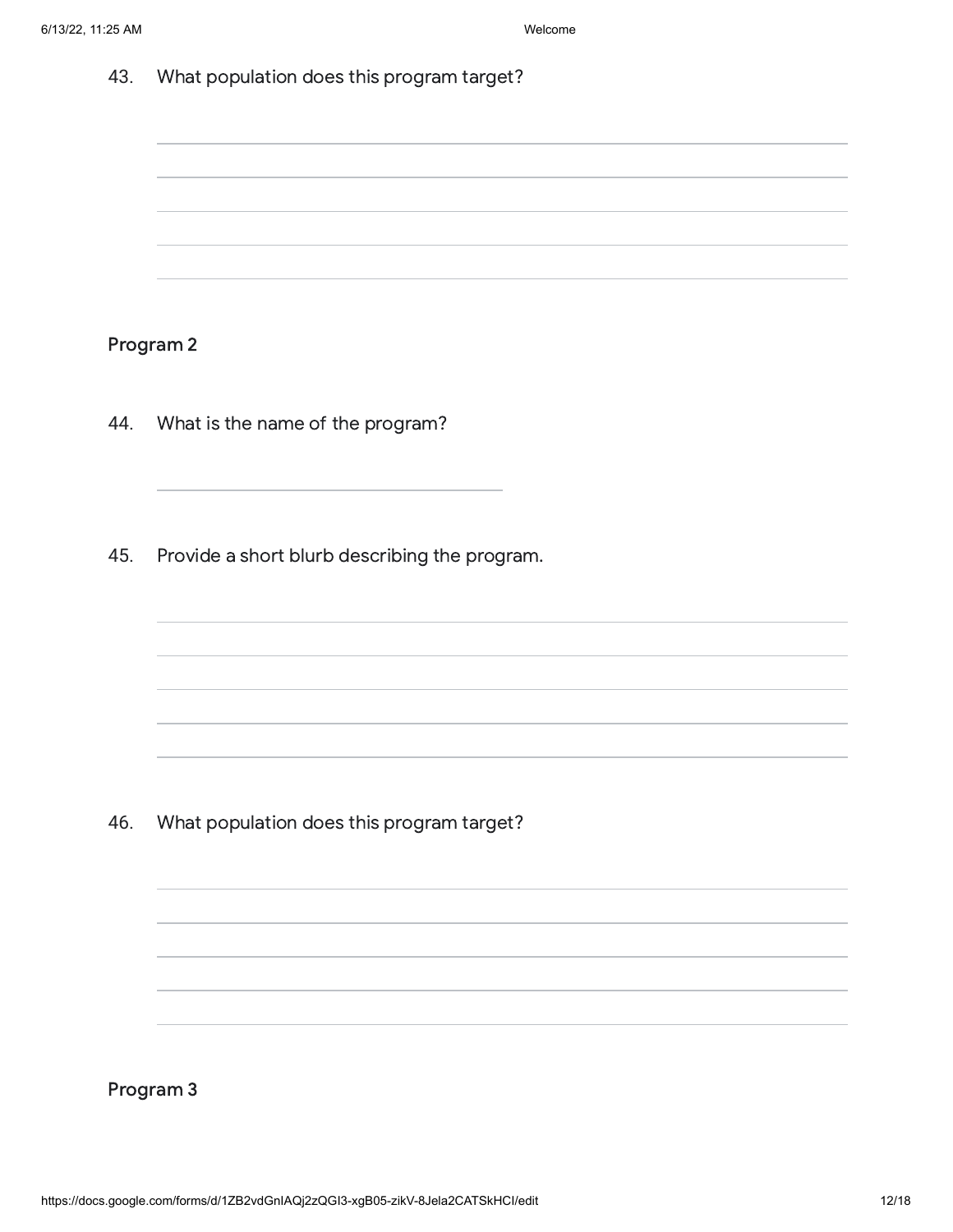| 47.       | What is the name of the program?              |  |  |  |  |  |
|-----------|-----------------------------------------------|--|--|--|--|--|
| 48.       | Provide a short blurb describing the program. |  |  |  |  |  |
|           |                                               |  |  |  |  |  |
| 49.       | What population does this program target?     |  |  |  |  |  |
|           |                                               |  |  |  |  |  |
| Program 4 |                                               |  |  |  |  |  |
| 50.       | What is the name of the program?              |  |  |  |  |  |
| 51.       | Provide a short blurb describing the program. |  |  |  |  |  |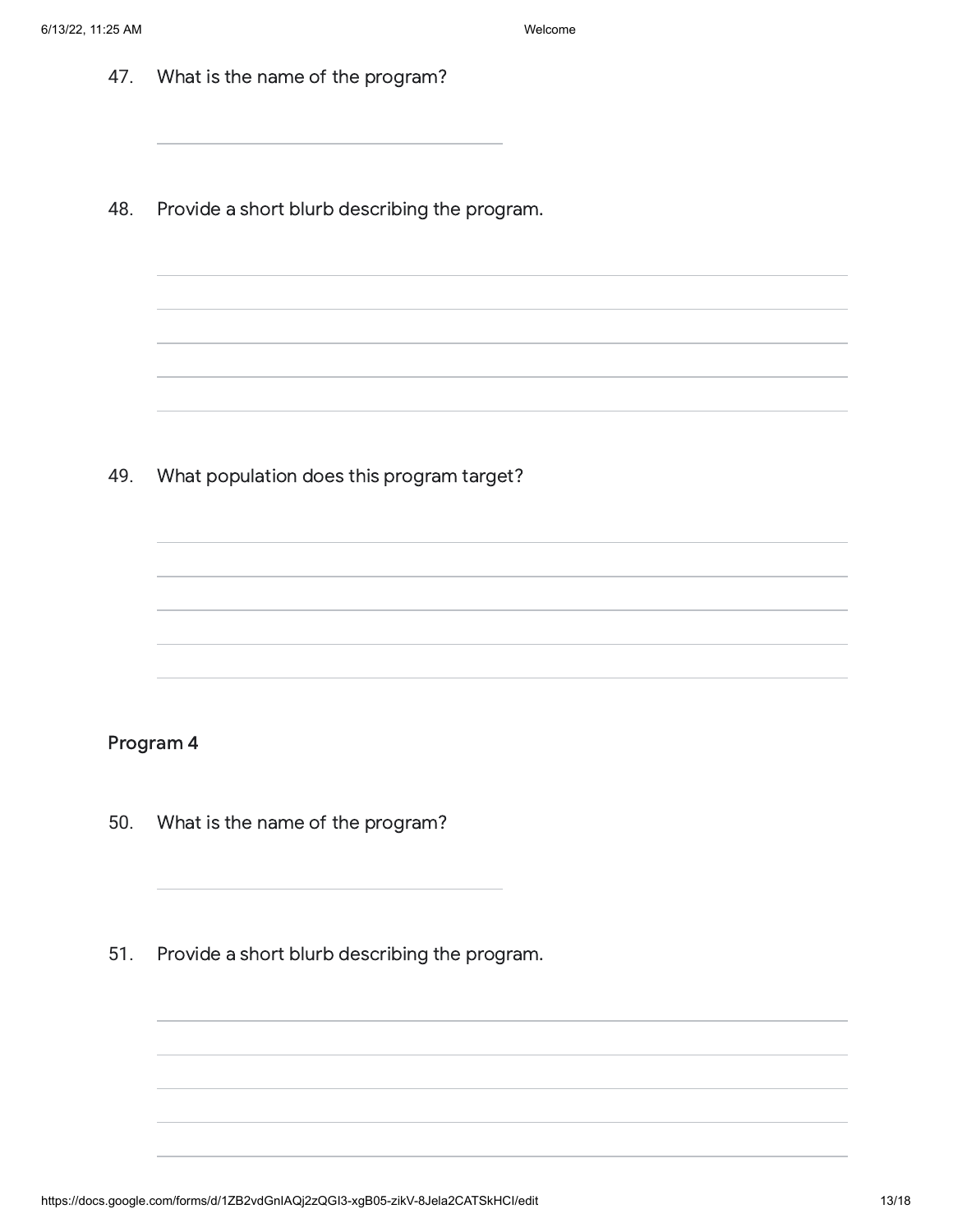### Program 5

53. What is the name of the fifth or any additional programs?

Please list the name of programs offered, if you have more than five, please list additional programs in this box separated by commas.

54. Provide a short blurb describing the fifth or any additional programs.

If you are entering more than five programs, please list additional descriptions in this box separated by a return.

55. What population does this program target?

*Skip to question 56*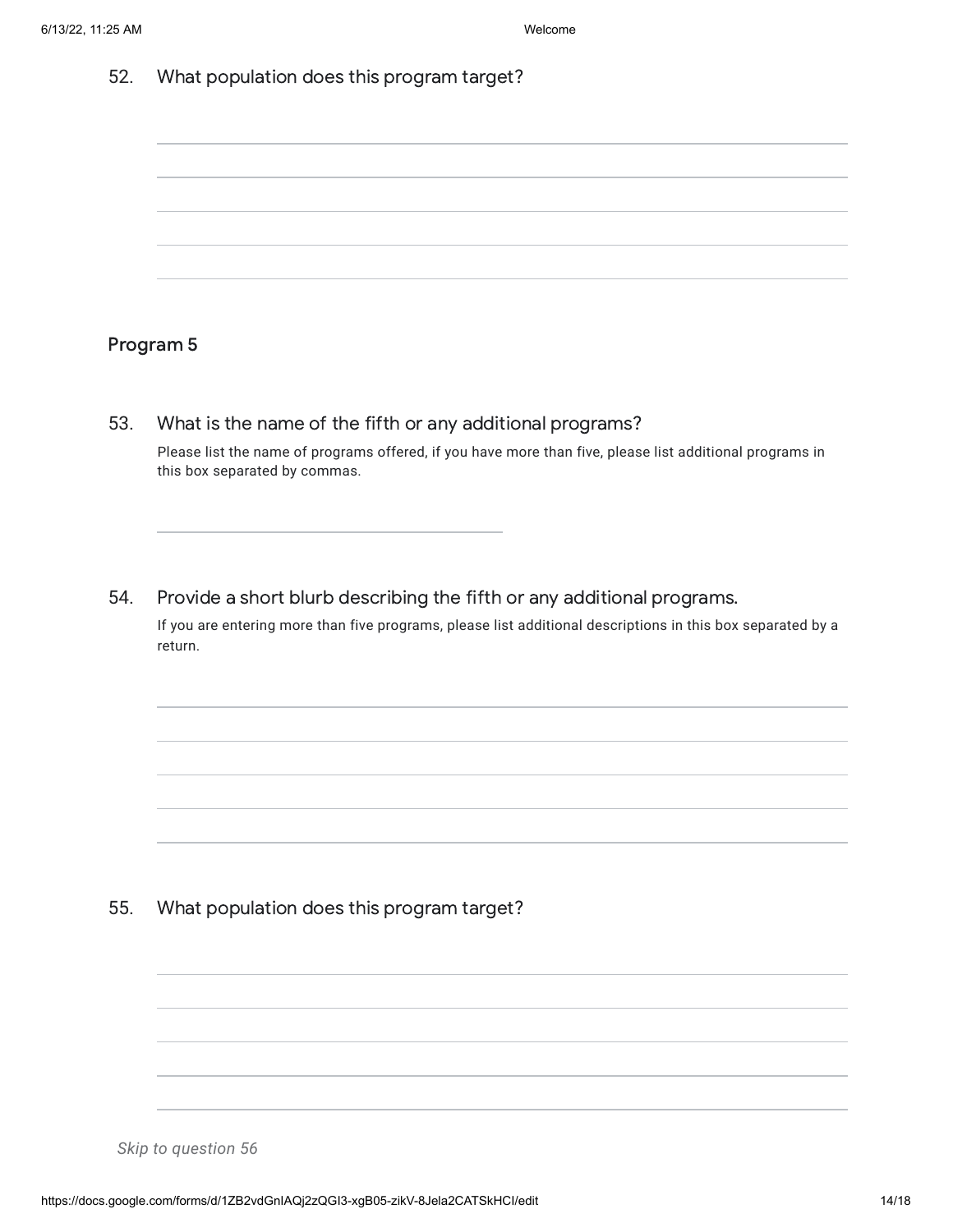| <b>Program Details</b> |  |
|------------------------|--|
|------------------------|--|

56. What is your referral process?

Ex. walk ins, DHHS, other social service agencies

#### 57. Do your programs charge a fee?

*Check all that apply.*

No

Yes, and financial assistance is available.

Yes, and financial assistance is not available.

- 58. If applicable, what is the cost of your programs?
- 59. How many participants does your organization serve annually.

### Service Categories

What broad categories do the services provided fall under? Please check all that apply.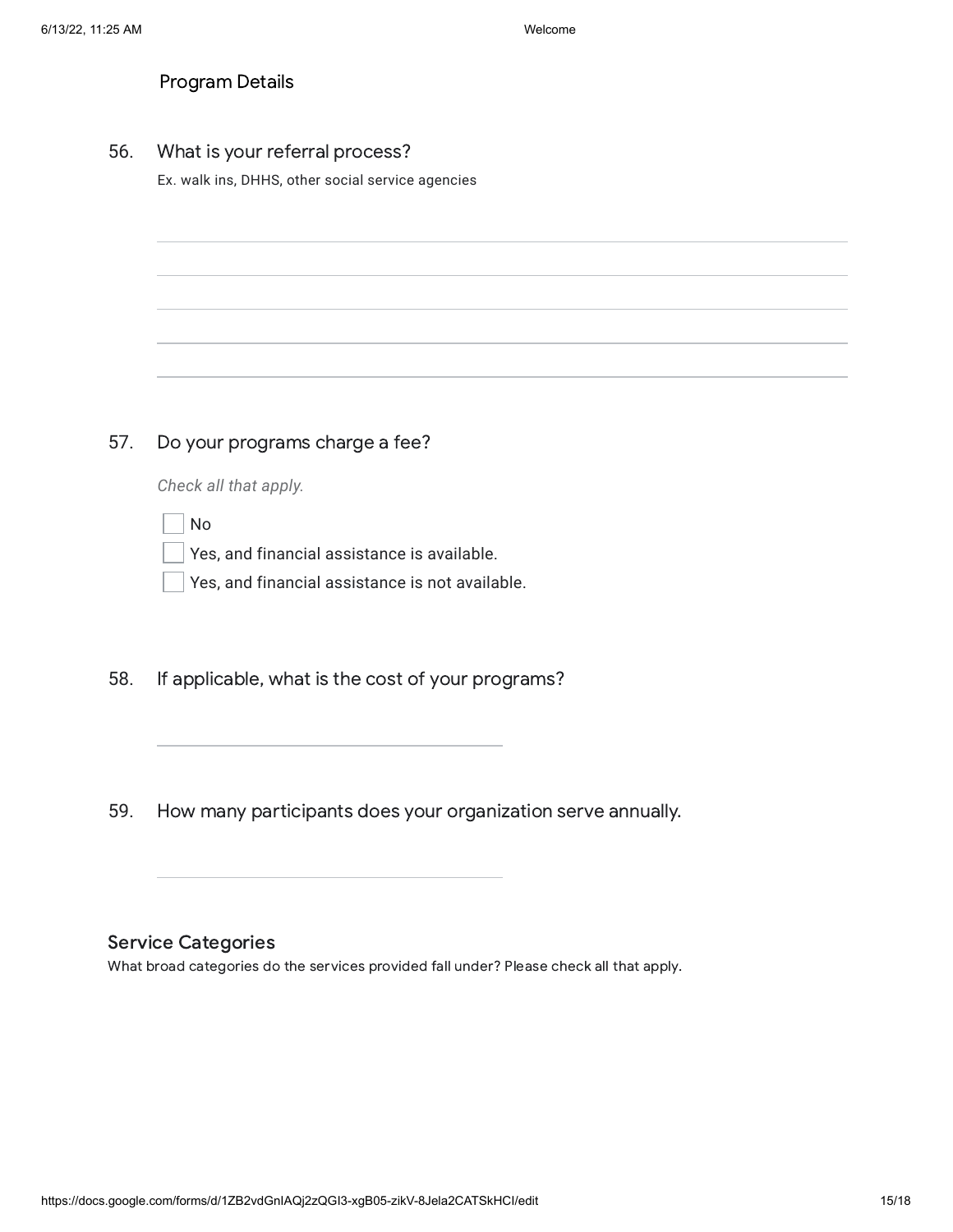#### 60. Basic Needs

*Check all that apply.*

| <b>Child Care</b> |  |
|-------------------|--|
|                   |  |

Food Services

Housing

Transportation

#### 61. **Healthcare**

*Check all that apply.*

Crisis Intervention

Health Clinics/Facilities

Home Care/Respite Care

Mental/Behavioral Health Support

Support for Individuals with Disabilities

#### 62. Personal Development

*Check all that apply.*

English as a Second Language

GED Programs

Leadership Development

- Literacy Programs
- Mentoring

#### 63. Services Provider

*Check all that apply.*



Community Service/Volunteerism



Resettling/Refugee Assistance

Service Information and Coordination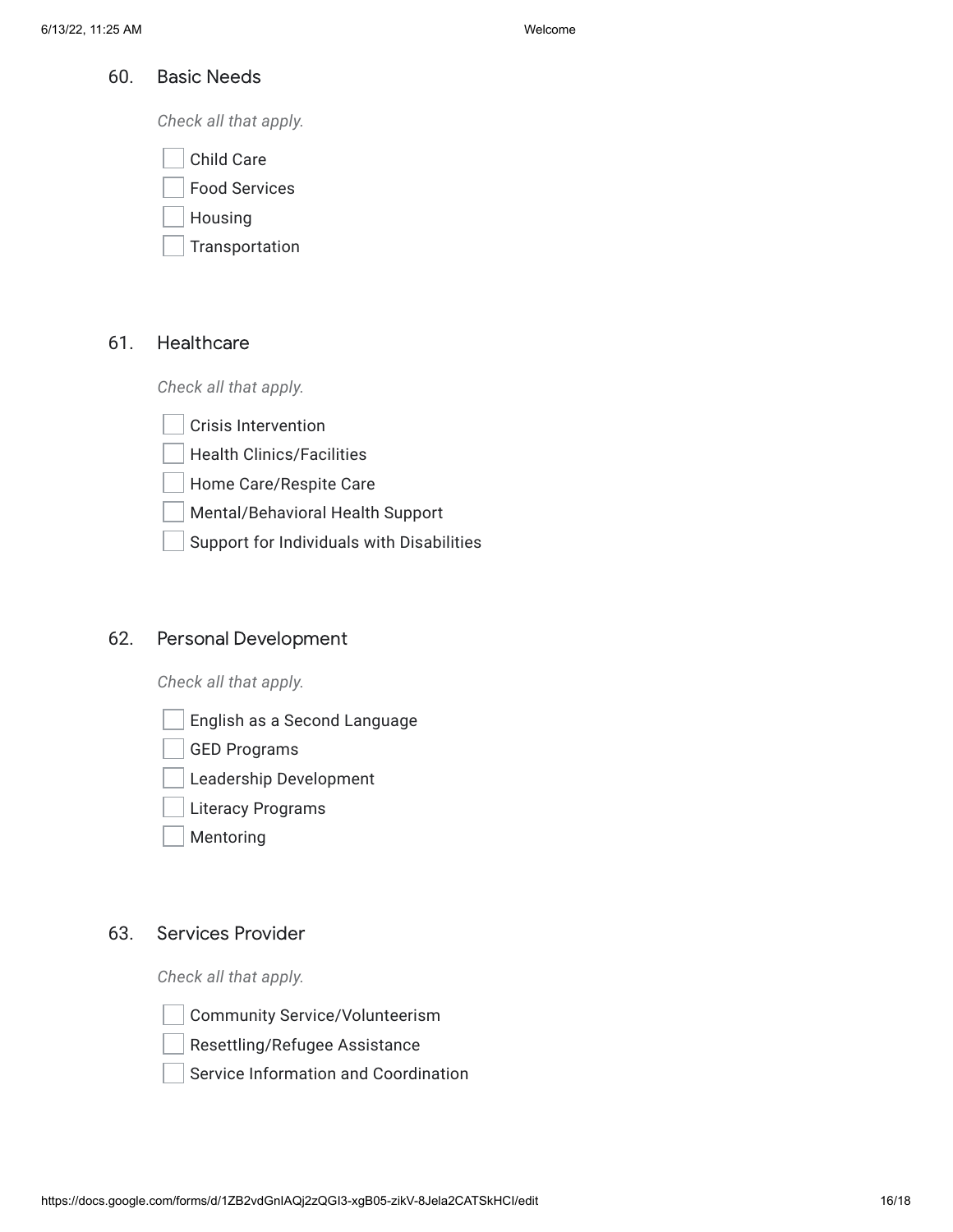64. **Workforce** 

*Check all that apply.*

- Career Counseling and Development
- Job Placement and Follow-up Services
- Occupational Skill Training
- Work-Based Learning
- Workplace/Soft Skills Training

*Skip to question 65*

## Agency Details

- 65. Geographic Areas Served City, County, etc.
- 66. Do you offer wraparound services?

*Mark only one oval.*

Yes

No

67. What skills does your organization emphasize?